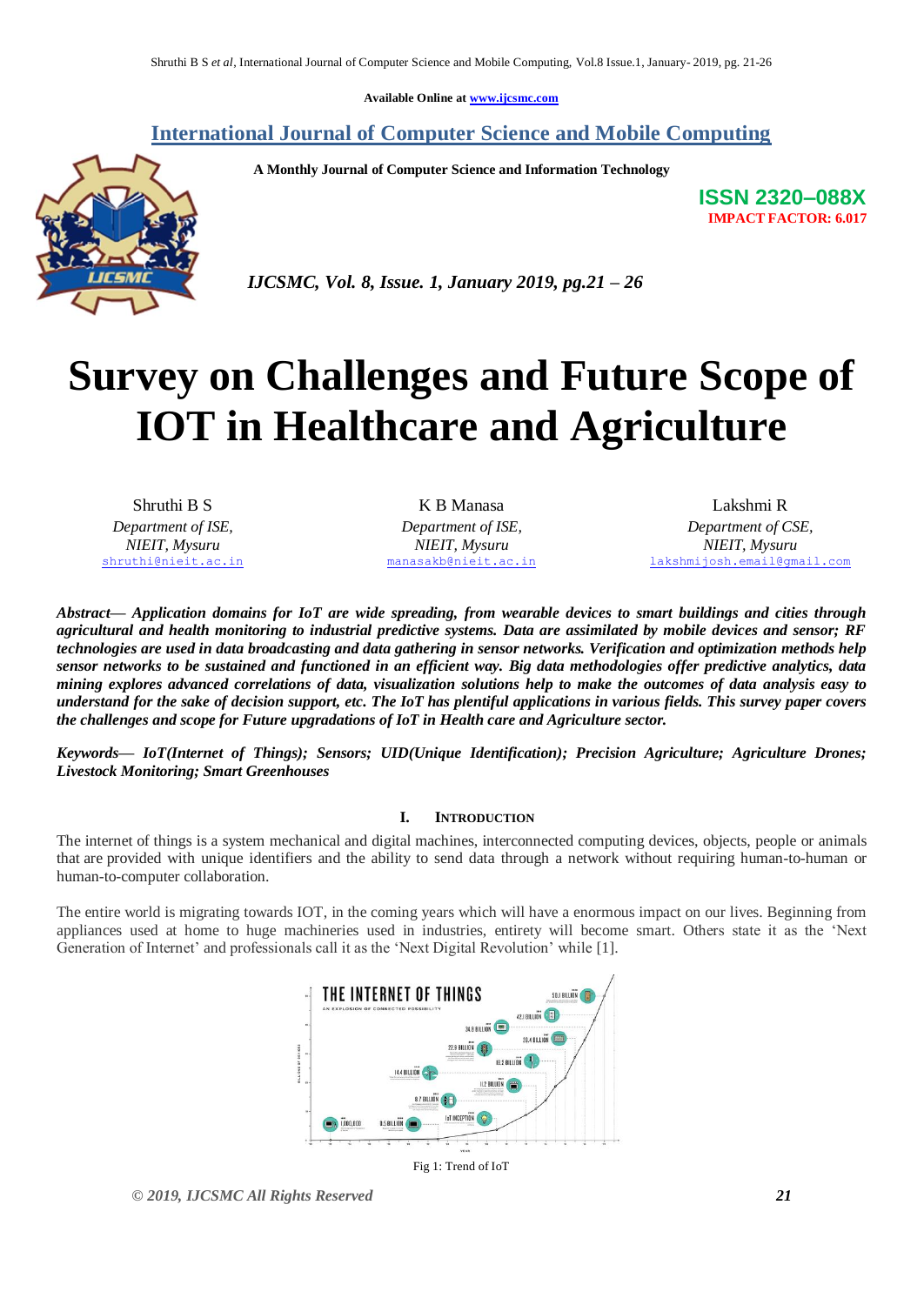It supposed to change the entire way people communicate, work and live. It is going to have a significant impact on how the government and businesses interact with the world.

Now there will be connectivity for everything, everyone and everywhere.

#### **II. HEALTHCARE IOT**

Smart Healthcare connected infrastructure of software applications and medical devices that can communicate with several healthcare systems. IoT in healthcare connects patients and healthcare providers via software and technology, with a foundational mission to optimize for better health in an easier and faster environment. The IoT is an instance of technology that helps to build better relationships with patients and nurture their engagement in the process.

Health-monitoring using IOT devices range from heart rate monitors to smart beds, electronic wrist bands. The objective is to minimize manual interaction or human interference, creating opportunities for improved efficiency and accuracy, not to speak of economic benefits. Not only does it lead to safer and healthier patients, it paves way for innovation and allows physicians to devote their time to specialized and personalized healthcare. Being a vast ecosystem, the list is endless when it comes to IoT applications in the healthcare industry [2].

#### *A. Challenges*

As the market for healthcare IoT rises, so do the challenges it needs to combat. There is humongous amount of data collected by a huge number of connected devices, which can pose quite a bit of a challenge to manage healthcare institution personnel. The question of security cannot be ignored, as data is exchanged with other devices. Unauthorized access to devices can cause harm to patients' health and safety. Authentication and encryption are the stepping stones to attain success in the battle against these challenges.

The ability of healthcare organizations to transform the data collected by IoT into meaningful insights will impact the future of IoT. It must be taken into account that IoT is not here to substitute healthcare providers but to provide them with the data it collects from devices, in order to facilitate diagnosis and treatment. It also helps in reducing inefficiencies in the healthcare system.

#### **III. AGRICULTURE IOT**

The severity of climate change and global population necessitates the application of IoT in agriculture. Smart farming is basically a state-of-the-art system of growing food, the use of [IoT technologies](https://data-flair.training/blogs/iot-technology/) help farmers to reduce wastes and improve productivity. It comprises of modern ICT application (Information and Communication Technologies) for clean and sustainable growth of food for the masses. Specific IoT applications in agriculture include:



Fig 2: Smart Agriculture

Precision Agriculture

It is a process that makes the farming technique accurate and controlled for growing of crops and raising livestock. The components used in this approach are sensors, automated hardware, autonomous vehicles, control systems, robotics etc...

Agriculture Drones

Agriculture industries have turned out to be major industries in which they can incorporate drones. Agricultural aerial and groundbased drones are being used on farms for spraying and health assessment, time-effective and productive crop monitoring, irrigation, soil analysis, and even planting.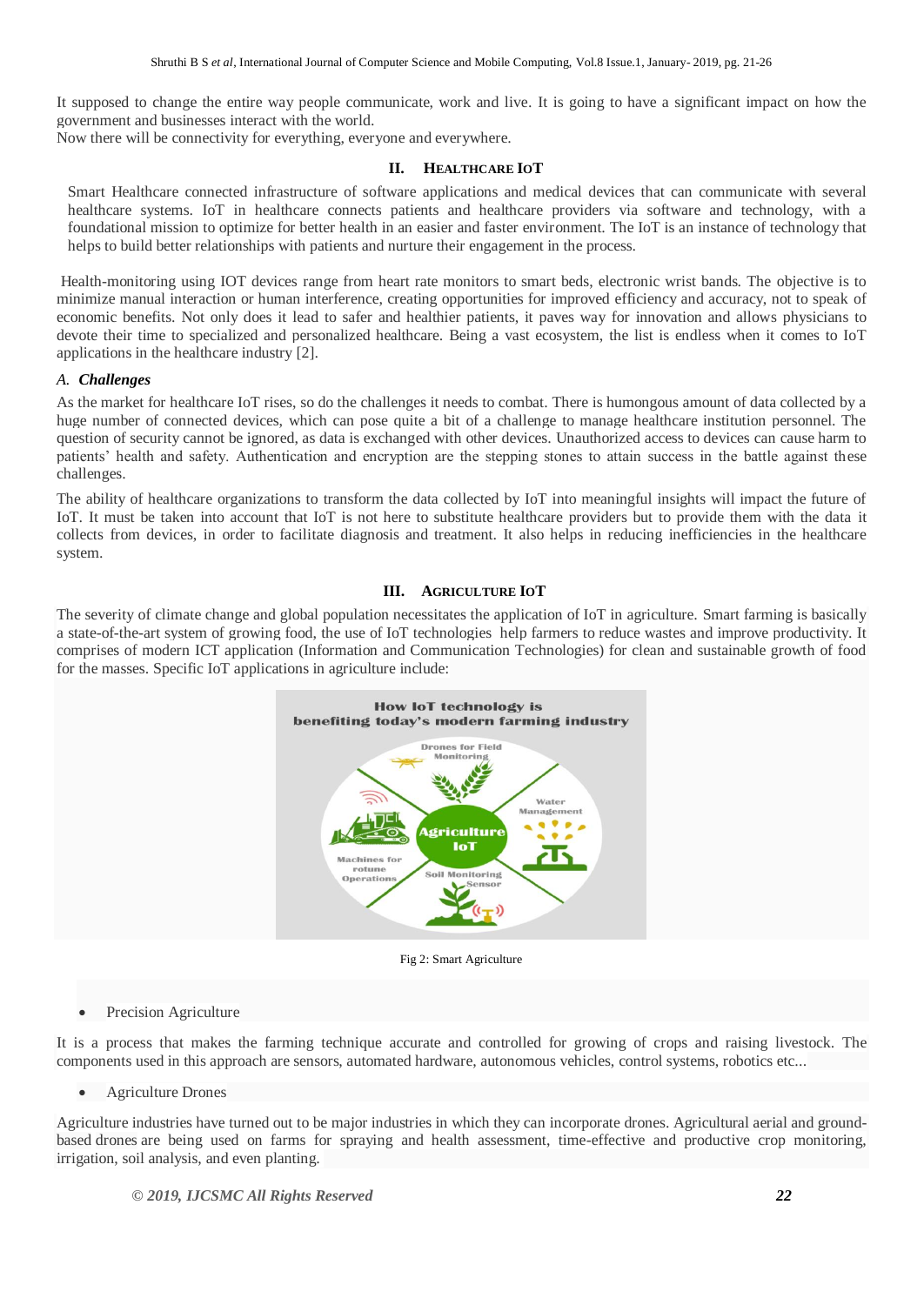Shruthi B S *et al*, International Journal of Computer Science and Mobile Computing, Vol.8 Issue.1, January- 2019, pg. 21-26

Livestock Monitoring

Livestock Monitoring aims to monitor animal infections, transportation activities, annual milk, and regular vaccination. Loses caused by animal diseases will be monitored and necessary precautions will be taken earlier and comprehensive.

Smart Greenhouses

It is a micro-climate controlled, for optimal plant growth it is used as a self-regulating environment. Weather conditions within greenhouse, like temperature, soil moisture, humidity, are monitored constantly. Minor deviations in these climatic conditions trigger automated actions. Evaluation of these actions will be used to check the variation and remedial action has to be taken for maintaining ideal conditions for better growth of plants.[3]

#### *A. Challenges*

- Capturing huge volume of generated heterogeneous data by IoT sensors and performing the same for a large number and other activities involving various studies of crops.
- Including all commercially available sensors, weather stations, camera, it also Supports the integration and use of any IoT device leads to bring-your-own sensor model of operations. This will facilitate farmers, growers, and scientists to take advantage of cheaper/more capable IoT sensors, as well as individual preferences and budgets.[4]
- Integrating historical crop performance data produced by past studies (such data and results are typically available in CSV files that make it harder to use, analyse, explore, and share) and heterogeneous data from such a great variety of IoT devices.[5]

#### **IV. FORTHCOMING PLANS**

#### *A. Iot in Healthcare*

The [IoT](https://www.esds.co.in/iot) can redefine how healthcare is delivered to the end customers. The development of smart, wearable devices such as the Apple Watch can make healthcare more accurate, timely and precise. Such devices provide accurate and real-time information to healthcare providers to take action, if needed.

Intelligent Implantable Medical Devices

Pacemaker manufacturers can implant intelligent sensors that can transmit vital information on the health of the person wearing it, the makers can get status on the working of the pacemaker and can alert the customer if the pacemaker needs to be replaced or repaired.

Intelligent Personal Medical Devices

Smart devices bring a lot of benefits, such as patients not required to visit a clinic for monitoring basic vitals such as weight, blood pressure, heart rate and pulse. The devices transmit the information to the doctor and the doctor can prescribe medication, accordingly. Smart devices transmit vital health parameters and also provide intelligent alerts to the persons wearing it. For example, the Lumbo Lift device measures your posture and sends an alert when you need to correct your posture.

Instant Information

Intelligent devices can provide instant response based on your health requirements. For instance, after a hard day at work, when you are exhausted, your watch could measure vital parameters and provide customized recommendations on diet and the type of relaxation exercises that you might be in need.

#### *B. Iot in Agriculutre*

Farmers need to face various challenges: an increasing global demand for food, fluctuating weather conditions, and a limited supply of water and fossil fuels. In addition, unsustainable farming is leading to negative environmental impacts. Future [farming](https://searchcio.techtarget.com/video/Land-OLakes-CIO-strives-to-optimize-economics-of-digital-farming)  needs to be more efficient and reduce environmental pollution at the same time.

Precision farming

Precision farming is a new farming technique tailored to the specific conditions of every field, which uses automatic control, sensor integration, and information processing and network communications capabilities. To facilitate a suitable growth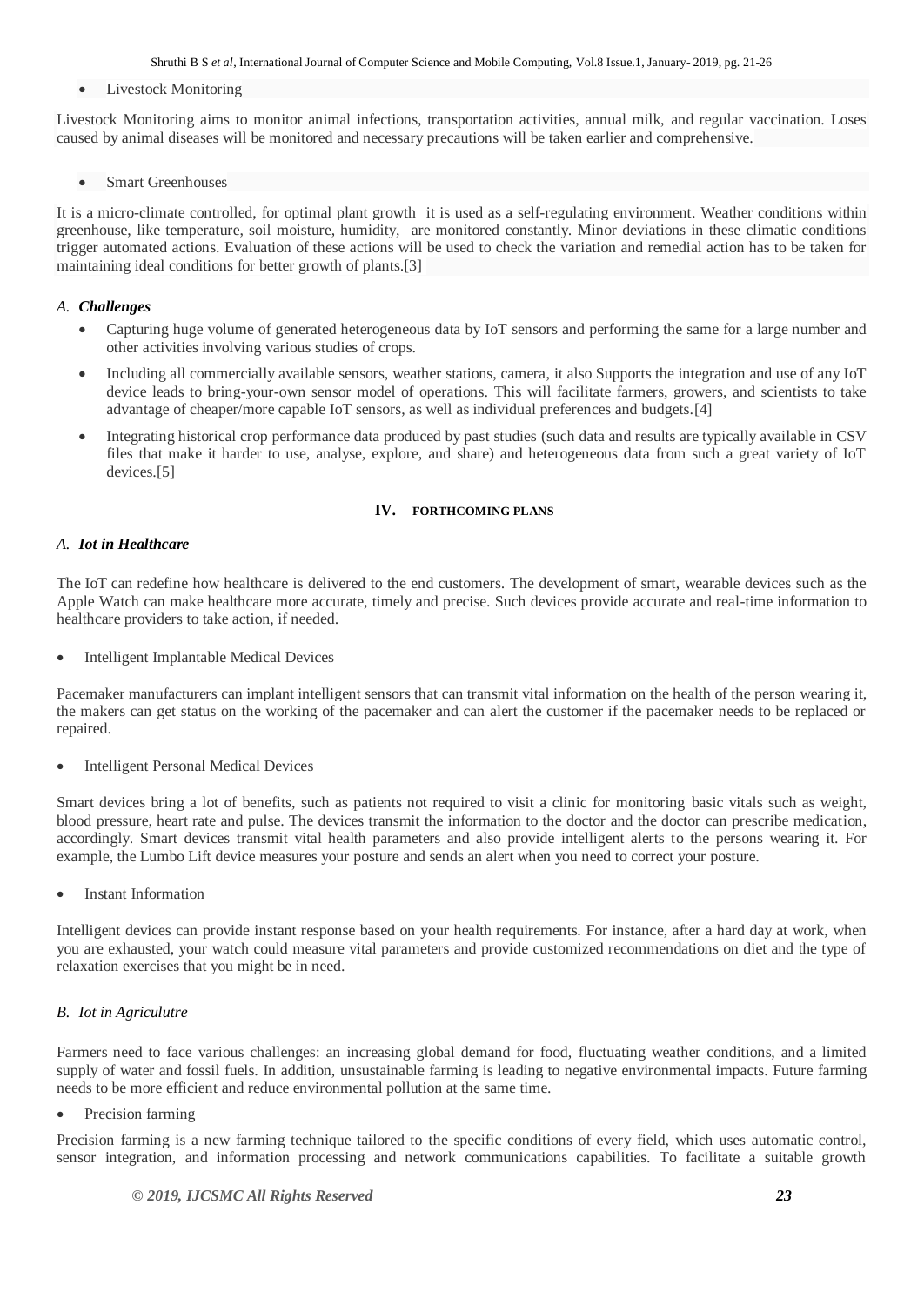environment for the plant in a more energy-efficient and cost-saving way, farmers could utilize the system for factory automation management and remote monitoring.

The objective of precision farming is not only to [generate data via sensors,](https://internetofthingsagenda.techtarget.com/definition/sensor-data) but also to analyse the generated data to evaluate required reactions.



Fig 3: Precision farming

Precision Agriculture utilizes the natural resources more efficiently by collecting real-time data on crop development, weather, soil, and air quality. This supports agriculture workers and farmers to take intelligent decisions with regards to planting, fertilizing, and harvesting crops. Farmers can effectively use information to achieve greater yields and hence earn greater profits by adopting this technology.

#### Agricultural drones

Recent methods of biologic pest control are more precise and cost effective. The enormous effort of permanent caretaking is supported by new technologies. [Drones](https://internetofthingsagenda.techtarget.com/definition/drone) with multinetwork connectivity can detect nutrient and water deficits, and analyze soil conditions and the degree of ripeness of crops. The detected data is transferred to the software application used by farmers, instantly through a [GSM network](https://searchmobilecomputing.techtarget.com/definition/GSM) and enables a resource-saving, eco-friendly precision farming of the land.



The benefits of using drones include, easy usage, crop health, time-saving, integrated Global Information System mapping, and to increase the growth of yields. A modern renovation to the agriculture industry will be provided by applying appropriate method and based on data collection and processing proper planning can be done.

Farmers can enter the details of the type of field they intend to study using drones. Based on the entered details and selected altitude or ground resolution data will be generated. The data collected by the drone can be drawn on various factors like counting of plant and prediction of yield, measurement of plant height and plant health etc… Drones gathers data and images that are warm air, visual and multispectral during the airlift and then lands at the same initial location.

#### Livestock monitoring

The information such as location, well-beingness, and health of cattle is gathered by farmers using IoT applications. The gathered data assists them to identify the state of livestock, such as, sickness in animals; so that they can be separated and spread of the disease can be avoided to the cattle.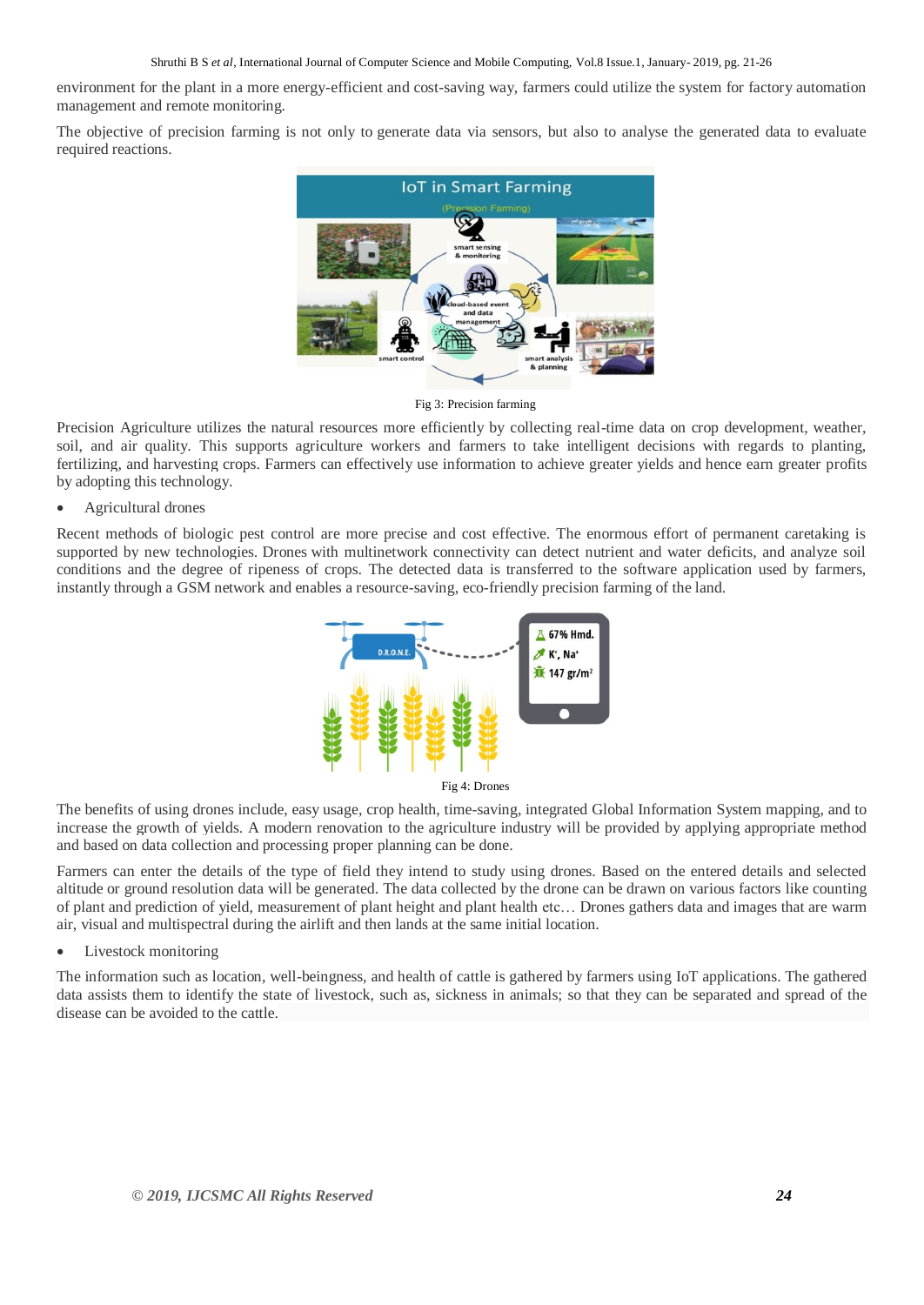

Fig 5: Livestock monitoring

Sensors also have the potential to be mounted on animals. It can alert a farmer that an animal is sick, thereby preventing the spread of disease. with the help of IoT based sensors, ranchers can locate their cattle and this reduces labour costs by a substantial amount.

In the future, Drones can be used for Hill farming from the skies; they can locate and identify animals or monitor grass use. Even animals can be taught to follow a drone so that hands-free herd can be implemented. While the costs of drones and other precision technologies have been a barrier for investment for many hill farmers, because of potential environmental benefits this system could be introduced in future.



Fig 6: Hill farming

#### Smart Greenhouse

This farming technique boosts the yield of vegetables, crops, fruits etc. The two ways to control environmental parameters in Greenhouses: either through proportional control mechanism or a manual intervention. Since manual intervention are not much effective and leads to the following: production loss, labour cost and energy loss. Embedded systems using IoT controls the climate and also monitors intelligently.



Fig 7: Smart greenhouse

Various up-gradations can be further made to Smart Greenhouse so that, it could be used in wide agricultural applications. It can be placed and operated in varied environmental conditions to grow any kind of vegetation. Non-conventional energy sources such as wind mills, solar panels are utilized to supply power to the automatic greenhouse tools and peltier effect for cooling purpose. Soil-less farming can be implemented to further increase the nutritional value. Integration of farming with IoT can make it much more cost-effective and efficient activity. It has an optimistic future scope in agriculture domain and will create a revolution in the way the agriculture is carried out.<sup>[6]</sup>